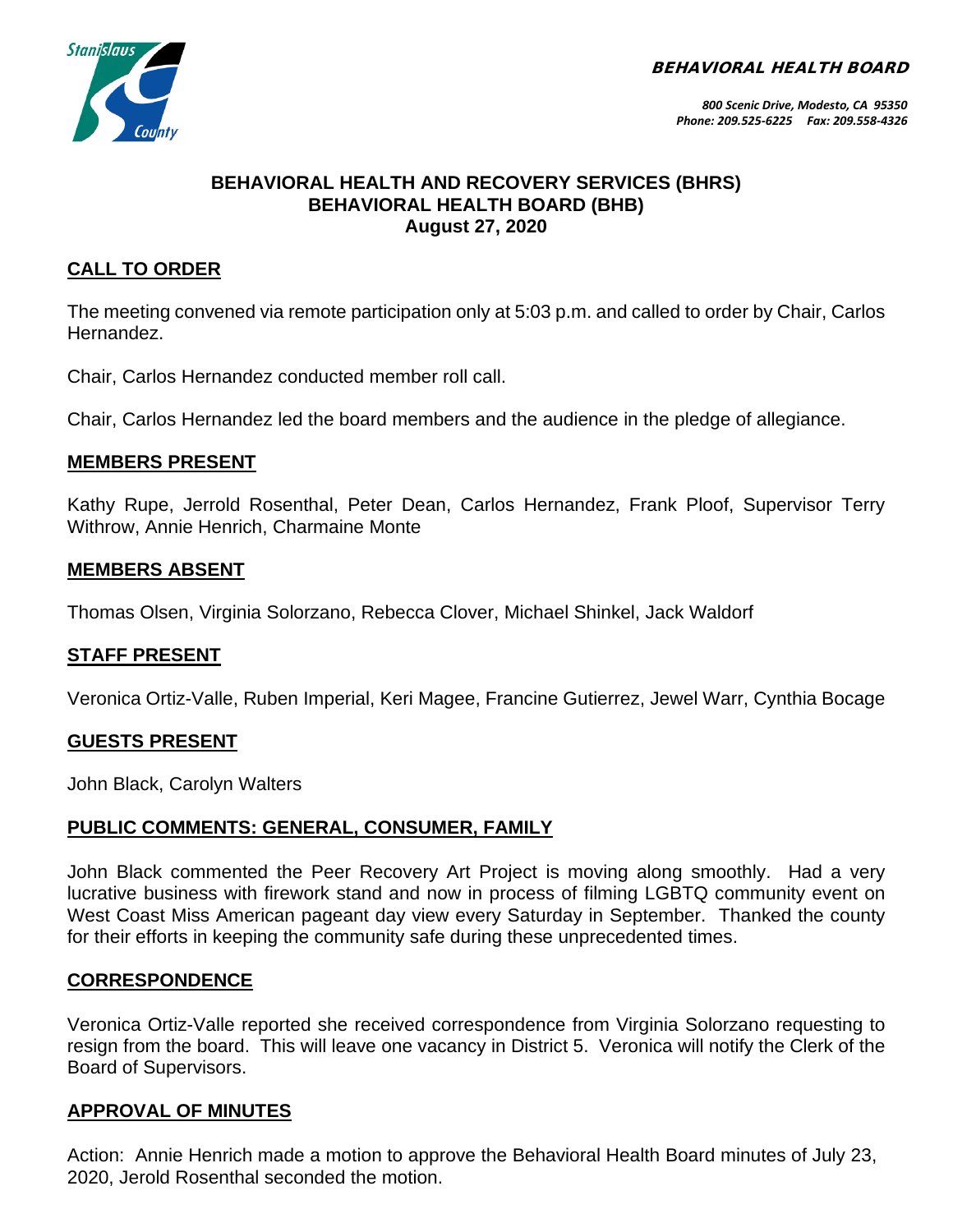## **BOARD OF SUPERVISORS REPORT**

Supervisor Withrow briefly reported on the COVID-19 County-wide update and the challenges surrounding the re-opening of schools and distant learning especially a concern for the most vulnerable children/youth and their families.

## **PRESENTATION: Assembly Bill 2083 – Trauma Informed System of Care for Children and Youth**

Keri Magee, Chief of Children's System of Care gave a PowerPoint presentation providing an overview of Assembly Bill 2083 issued December 2019. This new law requires all counties and state levels implement a Memorandum of Understanding (MOU) of agencies in their communities serving children and youth in foster care that have experienced trauma. Key components of the MOU require agencies to participate providing integrated, comprehensive, culturally responsive, evidence based/best practices to children/youth. Agencies required to participate include Child Welfare, Juvenile Probation, public education, behavioral health and local regional centers. Stanislaus County community partners and BHRS have already started conversations prioritizing beyond foster care, to be able to provide services to any child experiencing trauma and implementation.

## **COMMITTEE REPORTS**

## **EXECUTIVE COMMITTEE**

Carlos Hernandez reported the committee set the agenda and agreed to have a presentation on Assembly Bill AB2083, the Continuum of Care Reform (CCR) for Foster Youth: Trauma Informed System of Care. Also, the committee participated on a short survey from the California Behavioral Health Planning Council on patients' rights advocacy in county jails. Veronica Ortiz-Valle reported it is time to start preparing for the FY19/20 BHB annual report, and to submit committee summaries and a face picture to incorporate in the report to Veronica and Cynthia by October 2. Carlos mentioned he plans to participate in the next CaIBHB/C training on October 1<sup>st</sup> and encouraged other board members to participate if available. Other topics included budget and Covid-19 challenges.

## **IMPACT-DEPARTMENT RUN SERVICES**

Peter Dean reported the committee met in August with a focus on topics to schedule for future presentations.

## **IMPACT-CONTRACT RUN SERVICES**

None reported.

## **MANAGED CARE**

None reported.

## **PREVENTION AND COMMUNITY EDUCATION/OUTREACH**

None reported.